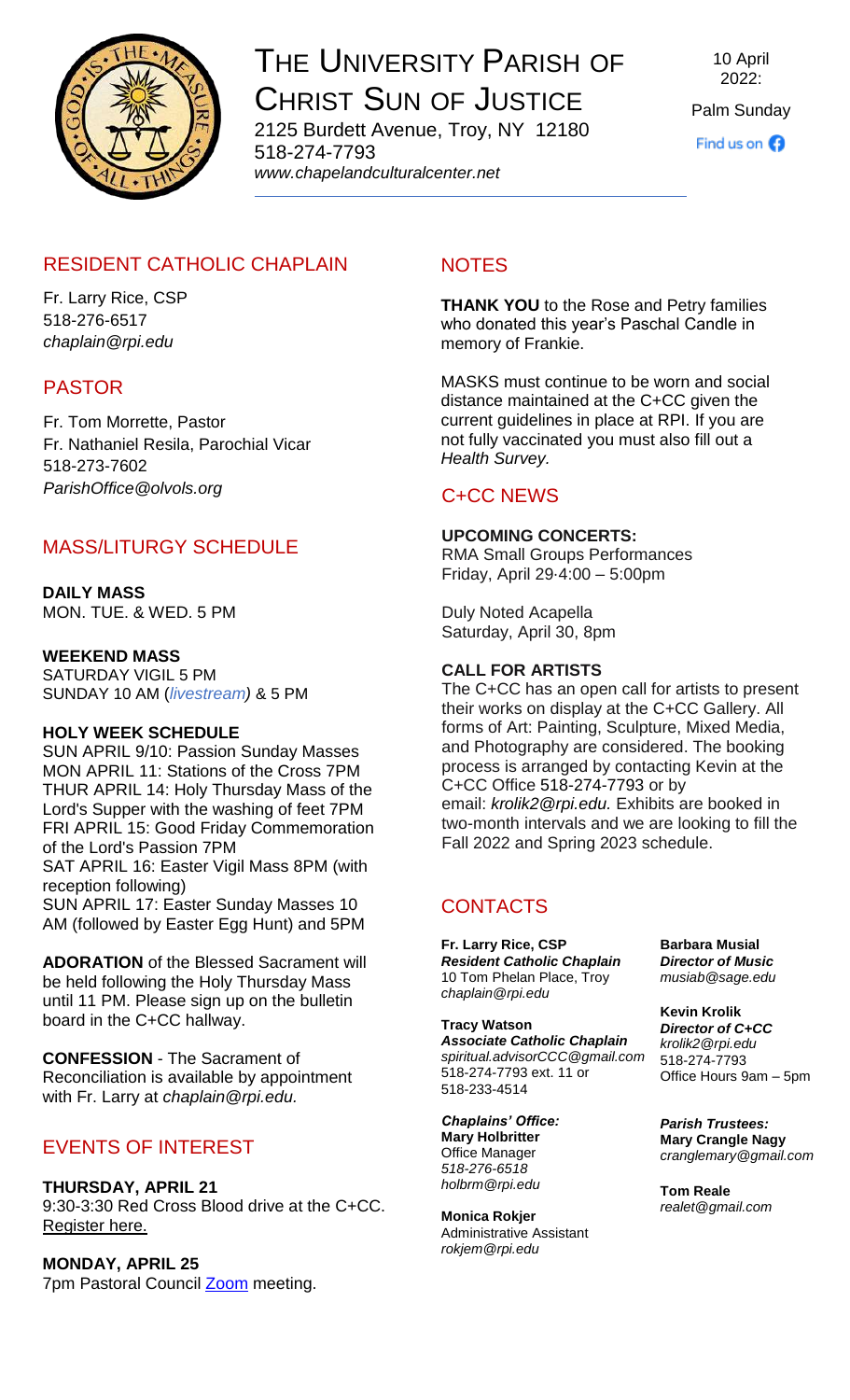# **COLLECTIONS**

Your continued generosity is appreciated! Here are ways to give…

- Mail your collection envelope and/or your check **made payable to Christ Sun of Justice** or place in the collection basket.
- Make an *[online donation](http://chapelandculturalcenter.net/give-back/)* ("Mass donation" in the comments section.)
- This week at Mass (April 9/10) there will be a food collection for the OLS Food Pantry. Monetary donations are also accepted payable to Unity House or Bethany Center. The greatest need for the month of April is to renew the supply of the pantry items that have been depleted (see list below). Thank you in advance for being as generous as your means allow:

*Vegetable Oil Vinegar Ketchup Mayonnaise Coffee, Tea Flour, Sugar Baking Soda Pork & Beans Canned Fruit Apple Sauce Instant Potato Peanut Butter Tuna Fish Beef Stew Chunky Soup Tomato Soup Cereal Jelly*

*Diced Tomato Red Kidney Beans*

 Good Friday (April 15, 2022) Pope Francis has asked our parish to support the **Holy Land Collection.** Your support helps the church minister in parishes, provide Catholic schools and offer religious education. It also helps to preserve the sacred shrines. Please make **checks payable to Christ Sun of Justice with "Diocesan Collection" on the memo** 

**line** of your check.

#### MINISTRY OPPORTUNITIES

*Romans 12:6 "In his grace, God has given us different gifts for doing certain things well."*

**DECORATING -** Come join the fun! Decorating the Chapel for Easter will happen Saturday April 16 at 9:30 AM.

**UKRAINE RELIEF:** Bishop Scharfenberger urges us to support emergency relief for Ukraine as the humanitarian crisis grows. Catholic Relief Services is working with its partner, Caritas Ukraine, to respond. Here is how people can help: *[https://bit.ly/3hbagDJ.](https://bit.ly/3hbagDJ?fbclid=IwAR2WH4XjxT8SMX13STGtLq5eJCWROSPwFKRGmLtdKxIzpgOxJV0PzNPxfpk)*

**SYNOD LISTENING SESSIONS** are organized by vicariate. Our parish is in the Taconic Vicariate and that listening session will be held June 1 6:30-8:30 PM at St. Michael the Archangel in Troy.

**CATHOLIC CHARITIES** Drive through food distribution: April 22 at Grafton Lakes State Park. Volunteer and food pick up [info here.](https://www.facebook.com/events/1650411651987675?acontext=%7B%22event_action_history%22%3A%5b%7B%22surface%22%3A%22page%22%7D%5d%7D) Students, parishioners want a ride together to volunteer? Contact [Christine](mailto:crelyea28@gmail.com?subject=April%2022%20Drive%20Thru%20Grafton) or by text: 724- 316-6664.

# A FAMILY PERSPECTIVE by Bud Ozar

Today Jesus tells us "I am among you as one who serves." In accepting the palm branch today you publicly confirm your baptismal promise to follow Jesus as "one who serves." Selfless service defines a family as Christian.



### READINGS FOR THE WEEK

**Sunday** [Lk 19:28-40 Is 50:4-7 Ps 22:8-9, 17-18, 19-20, 23-24 Phil 2:6-11 Lk 22:14—23:56](https://bible.usccb.org/bible/readings/041022.cfm) **Monday** [Is 42:1-7, Ps 27:1, 2, 3, 13-14, Jn 12:1-11](https://bible.usccb.org/bible/readings/041122.cfm) **Tuesday** [Is 49:1-6, Ps 71:1-2, 3-4a, 5ab-6ab, 15 and 17, Jn 13:21-33, 36-38](https://bible.usccb.org/bible/readings/041222.cfm) **Wednesday** [Is 50:4-9a, Ps 69:8-10, 21-22, 31 and 33-34, Mt 26:14-25](https://bible.usccb.org/bible/readings/041322.cfm) **Thursday** [Is 61:1-3a, 6a, 8b-9, Ps 89:21-22, 25 and 27, Rv 1:5-8, Lk 4:16-21](https://bible.usccb.org/bible/readings/041422-Chrism.cfm) **Friday** [Is 52:13—53:12, Ps 31:2, 6, 12-13, 15-16, 17, 25, Heb 4:14-16; 5:7-9, Jn 18:1—19:42](https://bible.usccb.org/bible/readings/041522.cfm) **Saturday** [Gn 1:1—2:2 or Gn 1:1, 26-31a, Ps 104:1-2, 5-6, 10, 12, 13-14, 24, 35 or Ps 33:4-5, 6-7, 12-13, 20 and 22, Gn 22:1-18 or Gn](https://bible.usccb.org/bible/readings/041622.cfm)  [22:1-2, 9a, 10-13, 15-18, Ps 16:5, 8, 9-10, 11, Ex 14:15—15:1, Ex 15:1-2, 3-4, 5-6, 17-18, Is 54:5-14, Ps 30:2, 4, 5-6, 11-12, 13, Is 55:1-](https://bible.usccb.org/bible/readings/041622.cfm) [11, Is 12:2-3, 4, 5-6, Bar 3:9-15, 32--4:4, Ps 19:8, 9, 10, 11, Ez 36:16-17a, 18-28, Ps 42:3, 5; 43:3, 4](https://bible.usccb.org/bible/readings/041622.cfm) or Is 12:2-3, 4bcd, 5-6, Ps 51:12-13, [14-15, 18-19, Rom 6:3-11, Ps 118:1-2, 16-17, 22-23, Lk 24:1-12](https://bible.usccb.org/bible/readings/041622.cfm) **Sunday** Acts [10:34a, 37-43, Ps 118:1-2, 16-17, 22-23, Col 3:1-4 or I Cor 5:6b-8, Jn 20:1-9](https://bible.usccb.org/bible/readings/041722.cfm)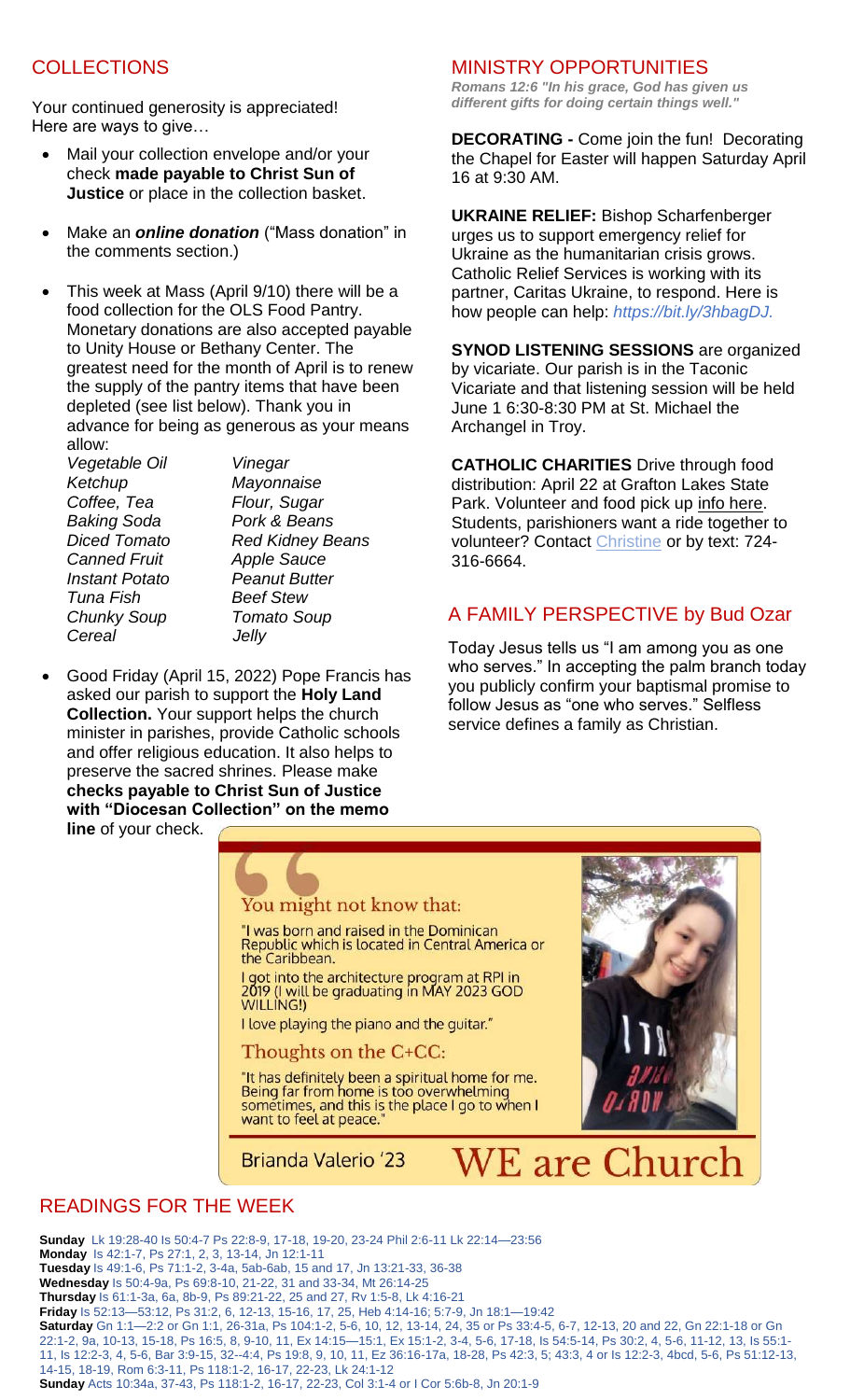

*~Campus Connection~*





#### FR. LARRY RICE, CSP

Father Larry Rice may be contacted at *[chaplain@rpi.edu.](mailto:chaplain@rpi.edu)*

Each year at around this time, as Lent draws to a close, and Easter nears, Catholics everywhere look at their parish bulletins, missalettes, and publications, and wonder why the last Sunday in Lent is called "Passion Sunday" and not "Palm Sunday." The formal designation changed in 1970; still, many people are much more accustomed to calling it "Palm Sunday."

 The palms, of course, are a commemoration of the ancient custom of covering the path of an honored person as he passed by. In many parts of the Near East, this was among the highest honors, often reserved for royalty. All four of the Gospels speak of Jesus receiving this honor as he entered triumphantly into Jerusalem, days before his execution. In Matthew, Mark, and Luke, the crowds are said to have laid their cloaks in the street, as well as cut rushes. Only John's Gospel specifically mentions palm fronds.

 It's the custom in Catholic churches to give people palms that are blessed at the beginning of the liturgy, and carried in procession at the start of the Mass. It is many people's private custom to weave these palms into crosses or other shapes during the liturgy. I would like to believe that they're not doing this during my homily, but experience tells me they are.

 Ultimately, the celebration of this day isn't about the palms, any more than the celebration of Christmas is about decorated evergreen trees. As the prayers and scripture readings make clear, the liturgy is really about Christ's passion-- his willingness to suffer for our salvation and the forgiveness of our sins. By the end of the reading of the passion narrative, the palms seem sad and ironic, as the crowds who welcomed Jesus into Jerusalem would be transformed into the crowd shouting "Crucify him!" during his trial. Human fickleness and frailty are contrasted with Jesus' integrity and courage.

 So, it makes sense to call it "Passion Sunday." Still, old customs and old terminology don't change easily.



### SPIRITUAL SEEDS

**By Tracy Watson, RPI Associate Catholic Chaplain** *[spiritual.advisorCCC@gmail.com](mailto:spiritual.advisorCCC@gmail.com)*

To be in the world

As some of you know, in addition to ministry here I am a first year DMin student at Catholic Theological Union (Chicago) with a concentration in

"Educating for Witness". But what does that mean?

Our program is "designed for those who assume leadership in educating believers both in knowledge and in the practice of their faith. It combines religious education, communications, proclamation, and catechesis with the study of key religious values and practices (e.g., peace building, the promotion of justice, etc.)"\*

In other words, learning to become more and more fully a disciple of Christ on mission to share the Good News of God's great Mercy and Love. Or as RPI Newman Fellowship student leader Megan Adam puts it "To live for God, to teach others about him, and to bring glory to His name always has and always will formulate the core of the Christian life." Amen.

\*Curious about CTU? https://ctu.edu/academics/dmin-program/#1509998866840-1b5c185bdd0a

Praying for this Holy Week. ~Tracy